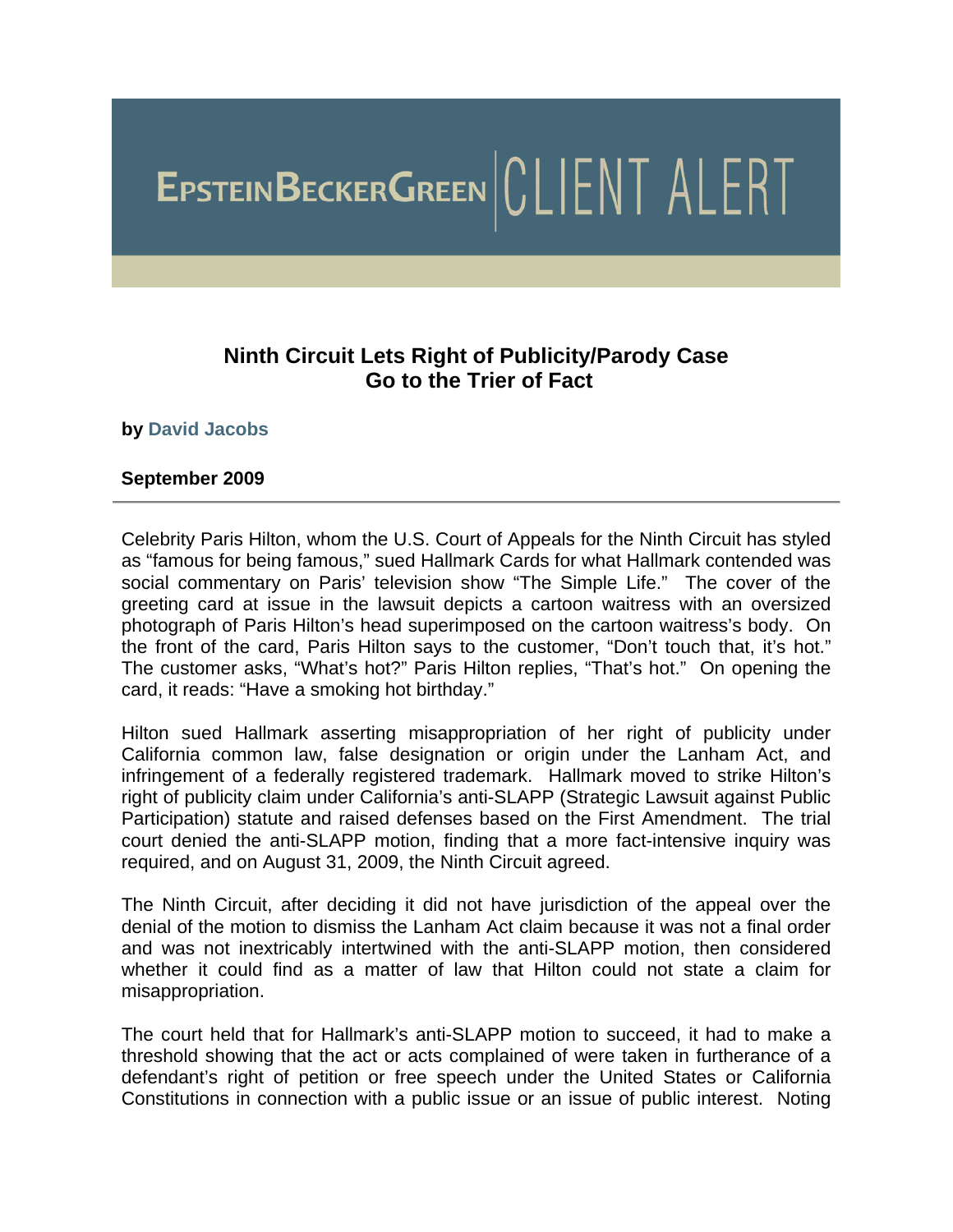## EPSTEINBECKERGREEN CLIENT ALERT

that the California courts have interpreted this standard "rather loosely," the Ninth Circuit found that Hallmark's card qualified as speech and fell comfortably within the universe of types of communication that California courts have considered conduct in furtherance of the exercise of free speech. However, Hallmark also had to show that its card was in connection with a public issue or an issue of public interest. The Ninth Circuit remarked that the California Supreme Court has not clearly established what constitutes an "issue of public interest," but did note that ordinary commercial causes of action such as breach of contract or misappropriation of publicity can be the subject of anti-SLAPP motions, and also noted that the California Supreme Court has specifically applied anti-SLAPP motions to events that transpire between private individuals, and activity that involves questions of "even low brow topics."

The Ninth Circuit concluded that it "must construe 'public issue or issue of public interest' in Section 425.16(e)(4) broadly in light of the statute's stated purpose to encourage participation in matters of public importance or consequence." It, therefore, found that Hallmark's card involved statements that "concerned a person or entity in the public eye or were a topic of widespread public interest."

The court then considered the second step of the SLAPP inquiry that required probability that Hilton would prevail on her cause of action, and noted that the California Supreme Court said that suits being stricken at step two are those that lack even minimal merit.

In order to state a claim for common law right of publicity in California, a plaintiff must show: (1) the defendant's use of the plaintiff's identity; (2) the appropriation of plaintiff's name or use of the plaintiff's likeness for the defendant's advantage, commercial or otherwise; (3) lack of consent; and (4) resulting injury. Under California law, a defense that the work is protected by the First Amendment may be asserted if the work contains significant transformative elements or the value of the work is not derived primarily from the celebrity's fame. The transformative use defense balances First Amendment concerns against the right of publicity. *Winter v. DC Comics*, 30 Cal.4th 881, 885 (Cal. 2003). The test is then whether the product containing the celebrity's likeness is so transformed that it has become primarily the defendant's own expression rather than the celebrity's likeness. When the art of skill and talent is "manifestly subordinated to the overall goal of creating a conventional portrait of a celebrity so as to commercially exploit his or her fame, then the artist's right of free expression is outweighed by the right of publicity." *Comedy Three Productions, Inc. v. Gary Saderup, Inc*., 25 Cal.4th 387, 407 (Cal. 2001). (The Ninth Circuit did not rule on whether there were available other First Amendment defenses that could have been raised, besides the transformative use defense, since no other defenses were raised by Hallmark in this regard. The court also made reference to *Hoffman v. Capital Cities/ABC, Inc.*, 255 F.3d 1180 (9th Cir. 2001) in another part of its opinion, noting that the *Hoffman* case successfully used a First Amendment defense as a matter of law other than the transformative use test.)